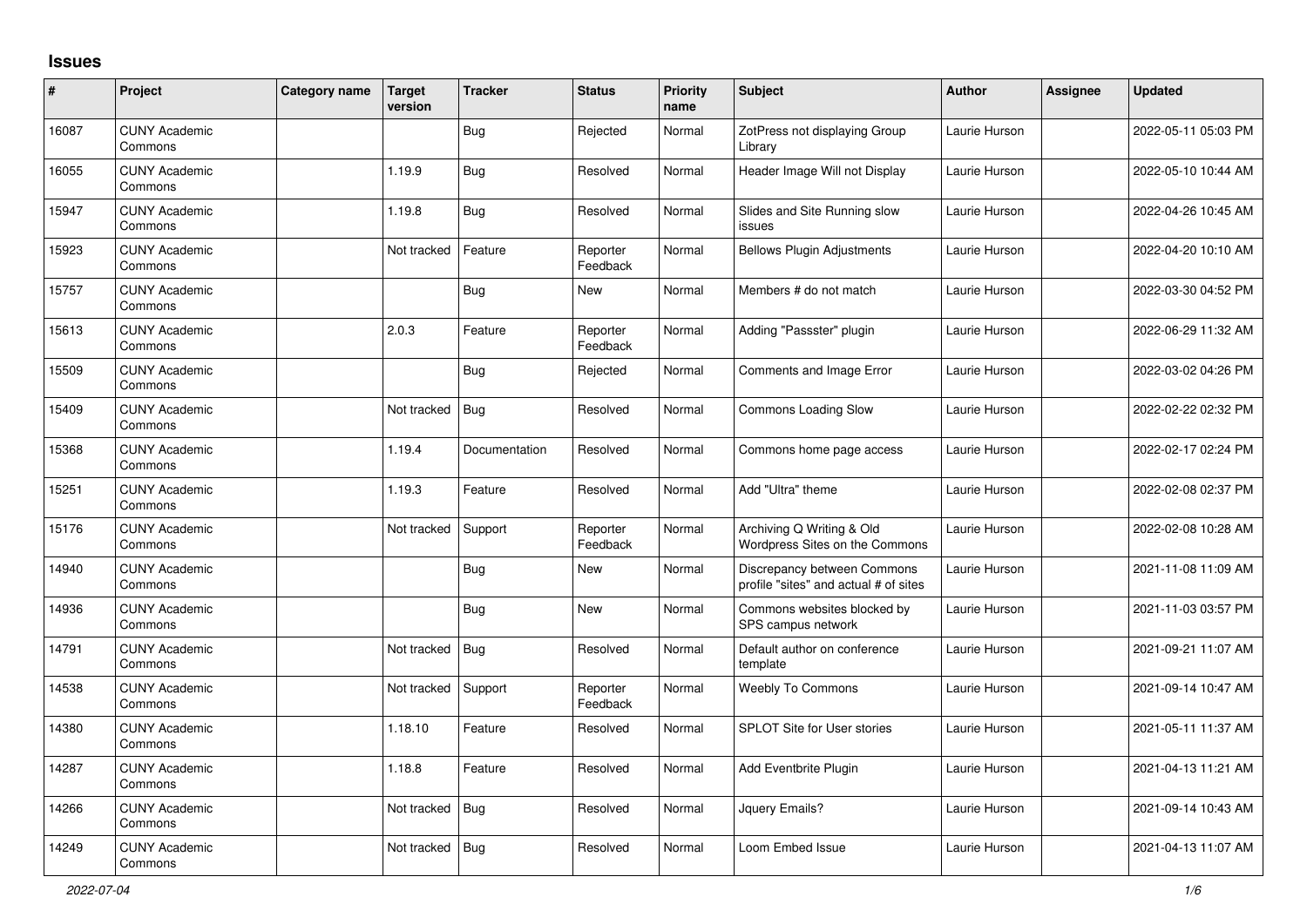| #     | Project                         | Category name | <b>Target</b><br>version | <b>Tracker</b> | <b>Status</b>        | <b>Priority</b><br>name | <b>Subject</b>                                                 | <b>Author</b> | Assignee        | <b>Updated</b>      |
|-------|---------------------------------|---------------|--------------------------|----------------|----------------------|-------------------------|----------------------------------------------------------------|---------------|-----------------|---------------------|
| 14227 | <b>CUNY Academic</b><br>Commons |               |                          | Bug            | Rejected             | Normal                  | Missing Appearance section of<br>Dashboard                     | Laurie Hurson |                 | 2021-03-24 04:08 PM |
| 14208 | <b>CUNY Academic</b><br>Commons |               |                          | Feature        | Resolved             | Normal                  | Loom Videos                                                    | Laurie Hurson |                 | 2021-03-23 02:25 PM |
| 13915 | <b>CUNY Academic</b><br>Commons |               |                          | Support        | Resolved             | Normal                  | Writing in Markdown Question                                   | Laurie Hurson |                 | 2021-02-23 10:46 AM |
| 13857 | <b>CUNY Academic</b><br>Commons |               |                          | Publicity      | Resolved             | Normal                  | Student Numbers for Annual Report                              | Laurie Hurson |                 | 2021-01-24 01:04 PM |
| 13706 | <b>CUNY Academic</b><br>Commons |               | 1.18.1                   | Feature        | Resolved             | Normal                  | Github embed                                                   | Laurie Hurson |                 | 2020-12-22 03:39 PM |
| 13632 | <b>CUNY Academic</b><br>Commons |               | Not tracked              | <b>Bug</b>     | Resolved             | Normal                  | Deleting Files in Group Library                                | Laurie Hurson |                 | 2021-09-14 10:41 AM |
| 13578 | <b>CUNY Academic</b><br>Commons |               | 1.17.8                   | Support        | Resolved             | Normal                  | ODP File type upload                                           | Laurie Hurson |                 | 2020-11-17 09:52 AM |
| 12328 | <b>CUNY Academic</b><br>Commons |               | Not tracked              | Support        | New                  | Normal                  | Sign up Code for Non-CUNY<br>Faculty                           | Laurie Hurson |                 | 2020-01-28 10:25 AM |
| 12023 | <b>CUNY Academic</b><br>Commons |               | Not tracked              | Feature        | Rejected             | Normal                  | Surfacing Site Storage Capacity &<br>Use                       | Laurie Hurson |                 | 2019-10-29 02:15 PM |
| 11833 | <b>CUNY Academic</b><br>Commons |               | 1.16                     | Feature        | Resolved             | Normal                  | CC Image Plugin                                                | Laurie Hurson |                 | 2019-11-08 10:58 AM |
| 11482 | <b>CUNY Academic</b><br>Commons |               | Not tracked              | Bug            | Resolved             | Normal                  | Page Authors on Sites create with<br>template                  | Laurie Hurson |                 | 2020-01-27 03:11 PM |
| 11131 | <b>CUNY Academic</b><br>Commons |               | Future<br>release        | Feature        | Reporter<br>Feedback | Normal                  | Image Annotation Plugins                                       | Laurie Hurson |                 | 2019-02-26 11:33 AM |
| 14504 | <b>CUNY Academic</b><br>Commons |               | Not tracked              | Publicity      | Reporter<br>Feedback | Normal                  | Adding showcases to home page<br>menu                          | Laurie Hurson | Boone<br>Gorges | 2022-01-19 03:26 PM |
| 14095 | <b>CUNY Academic</b><br>Commons |               | 1.18.7                   | <b>Bug</b>     | Resolved             | Normal                  | Ensemble Plugin not updating URL                               | Laurie Hurson | Boone<br>Gorges | 2021-03-23 11:43 AM |
| 12183 | <b>CUNY Academic</b><br>Commons |               | 1.16.1                   | Bug            | Resolved             | Normal                  | User cannot access their sites                                 | Laurie Hurson | Boone<br>Gorges | 2019-12-05 11:04 AM |
| 12139 | <b>CUNY Academic</b><br>Commons |               | 1.16.5                   | Feature        | Resolved             | Normal                  | <b>Addressing Redundant Links</b><br>Accessibility Issue       | Laurie Hurson | Boone<br>Gorges | 2020-02-11 10:57 AM |
| 10700 | <b>CUNY Academic</b><br>Commons |               | 1.14                     | <b>Bug</b>     | Resolved             | Normal                  | White screen: page not<br>loading/rendering                    | Laurie Hurson | Boone<br>Gorges | 2018-11-13 05:42 PM |
| 9120  | <b>CUNY Academic</b><br>Commons |               | 1.12.8                   | <b>Bug</b>     | Resolved             | Normal                  | Hypothesis Plugin not working on<br>media library PDFs - pt. 2 | Laurie Hurson | Boone<br>Gorges | 2018-01-29 11:09 AM |
| 14726 | <b>CUNY Academic</b><br>Commons |               | Not tracked              | Bug            | Resolved             | Normal                  | Group not letting me connect to<br>already existing site       | Laurie Hurson | Jeremy Felt     | 2021-09-10 10:08 AM |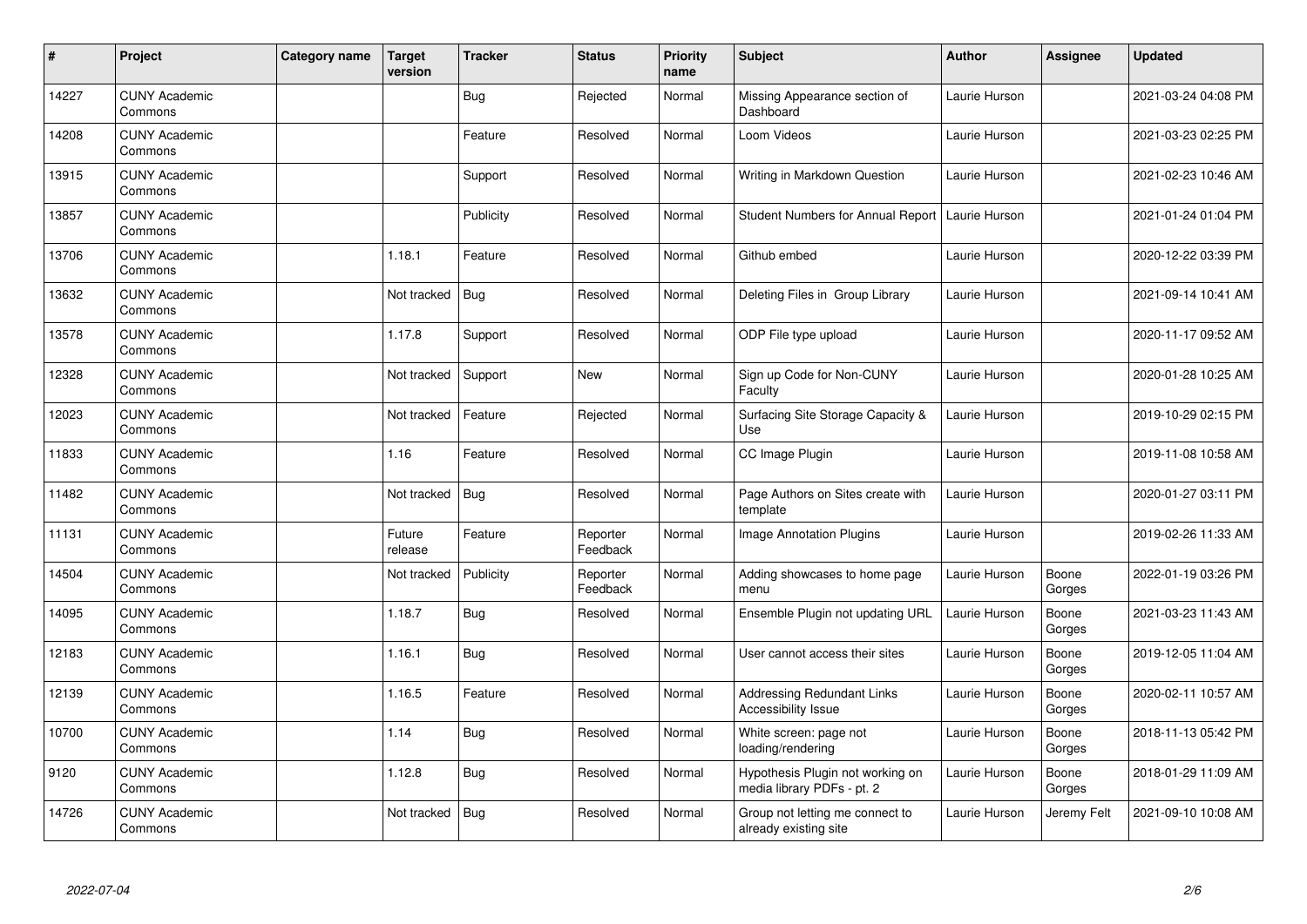| $\vert$ # | Project                         | Category name                | <b>Target</b><br>version | <b>Tracker</b> | <b>Status</b>        | <b>Priority</b><br>name | <b>Subject</b>                                                            | <b>Author</b> | <b>Assignee</b>  | <b>Updated</b>      |
|-----------|---------------------------------|------------------------------|--------------------------|----------------|----------------------|-------------------------|---------------------------------------------------------------------------|---------------|------------------|---------------------|
| 14475     | <b>CUNY Academic</b><br>Commons |                              | Not tracked              | Publicity      | <b>New</b>           | Normal                  | OER Showcase Page                                                         | Laurie Hurson | Laurie Hurson    | 2021-09-14 10:46 AM |
| 11906     | <b>CUNY Academic</b><br>Commons |                              | 1.16.8                   | Documentation  | Resolved             | Normal                  | Commons "Help" and Teaching Site<br>Overhaul                              | Laurie Hurson | Laurie Hurson    | 2020-03-10 02:16 PM |
| 11879     | <b>CUNY Academic</b><br>Commons |                              | Not tracked              | <b>Bug</b>     | New                  | Normal                  | Hypothesis comments appearing on<br>multiple, different pdfs across blogs | Laurie Hurson | Laurie Hurson    | 2019-09-19 02:39 PM |
| 12484     | <b>CUNY Academic</b><br>Commons |                              | Not tracked              | Support        | Reporter<br>Feedback | Normal                  | Sign up Code for COIL Course<br>starting in March                         | Laurie Hurson | <b>Matt Gold</b> | 2020-03-02 02:26 PM |
| 14878     | <b>CUNY Academic</b><br>Commons |                              |                          | Feature        | Rejected             | Normal                  | Bulk delete forum replies                                                 | Laurie Hurson | Raymond<br>Hoh   | 2022-04-28 11:35 AM |
| 11821     | <b>CUNY Academic</b><br>Commons |                              | Not tracked              | Documentation  | Resolved             | Normal                  | Broken link on commons<br>documentation post                              | Laurie Hurson | scott voth       | 2019-09-04 03:54 PM |
| 11208     | <b>CUNY Academic</b><br>Commons |                              | Not tracked              | Support        | Resolved             | Normal                  | Password Protected Page Not<br>Working when page set to<br>page_for_posts | Laurie Hurson | scott voth       | 2019-03-27 03:08 PM |
| 10953     | <b>CUNY Academic</b><br>Commons |                              |                          | Documentation  | Resolved             | Normal                  | Help pages - Privacy                                                      | Laurie Hurson | scott voth       | 2019-01-14 05:32 PM |
| 12140     | <b>CUNY Academic</b><br>Commons | Accessibility                | 1.17.0                   | Bug            | Resolved             | Normal                  | Fixing Size/Contrast of "Recently<br><b>Active Text"</b>                  | Laurie Hurson | Boone<br>Gorges  | 2020-07-14 12:22 PM |
| 11023     | <b>CUNY Academic</b><br>Commons | Blogs<br>(BuddyPress)        | 1.14.6                   | <b>Bug</b>     | Resolved             | Normal                  | <b>Teaching Template Sites: Posts</b><br>return 404 Error                 | Laurie Hurson |                  | 2019-01-28 01:18 PM |
| 8746      | <b>CUNY Academic</b><br>Commons | <b>Blogs</b><br>(BuddyPress) | 1.11.14                  | Bug            | Resolved             | Normal                  | Site Creation - additional Privacy<br>Settings                            | Laurie Hurson |                  | 2017-10-02 11:00 AM |
| 14451     | <b>CUNY Academic</b><br>Commons | <b>Blogs</b><br>(BuddyPress) | 1.18.10                  | <b>Bug</b>     | Resolved             | Normal                  | Search filtering not working<br>correctly                                 | Laurie Hurson | Boone<br>Gorges  | 2021-05-12 03:24 PM |
| 12340     | <b>CUNY Academic</b><br>Commons | <b>Blogs</b><br>(BuddyPress) | 1.16.7                   | Feature        | Resolved             | Normal                  | Tweaking CC licensing on sites                                            | Laurie Hurson | Raymond<br>Hoh   | 2020-03-10 11:54 AM |
| 12275     | <b>CUNY Academic</b><br>Commons | <b>BuddyPress</b><br>(misc)  | Not tracked              | <b>Bug</b>     | Resolved             | Normal                  | Error in Members Directory                                                | Laurie Hurson | Boone<br>Gorges  | 2020-01-09 02:40 PM |
| 7629      | <b>CUNY Academic</b><br>Commons | <b>BuddyPress</b><br>(misc)  |                          | <b>Bug</b>     | Duplicate            | Normal                  | Coupled Group/Site email<br>generation Issue                              | Laurie Hurson | Boone<br>Gorges  | 2017-02-06 04:09 PM |
| 14777     | <b>CUNY Academic</b><br>Commons | Courses                      | 1.19.0                   | Outreach       | Resolved             | Normal                  | Email to faculty who create course<br>groups and site                     | Laurie Hurson |                  | 2022-01-04 11:24 AM |
| 14457     | <b>CUNY Academic</b><br>Commons | Courses                      | 1.19.0                   | Feature        | Resolved             | Normal                  | Toggle for Public Sites in Course<br>Directory                            | Laurie Hurson | Boone<br>Gorges  | 2022-01-04 11:16 AM |
| 14170     | <b>CUNY Academic</b><br>Commons | Courses                      | 1.19.0                   | Feature        | Resolved             | Normal                  | Collecting OER Metadata                                                   | Laurie Hurson | Boone<br>Gorges  | 2022-01-04 12:02 PM |
| 14051     | <b>CUNY Academic</b><br>Commons | Courses                      | Not tracked              | <b>Bug</b>     | Resolved             | Normal                  | Updating Instructor on Course<br>Directory Listing                        | Laurie Hurson | Boone<br>Gorges  | 2021-03-05 12:56 PM |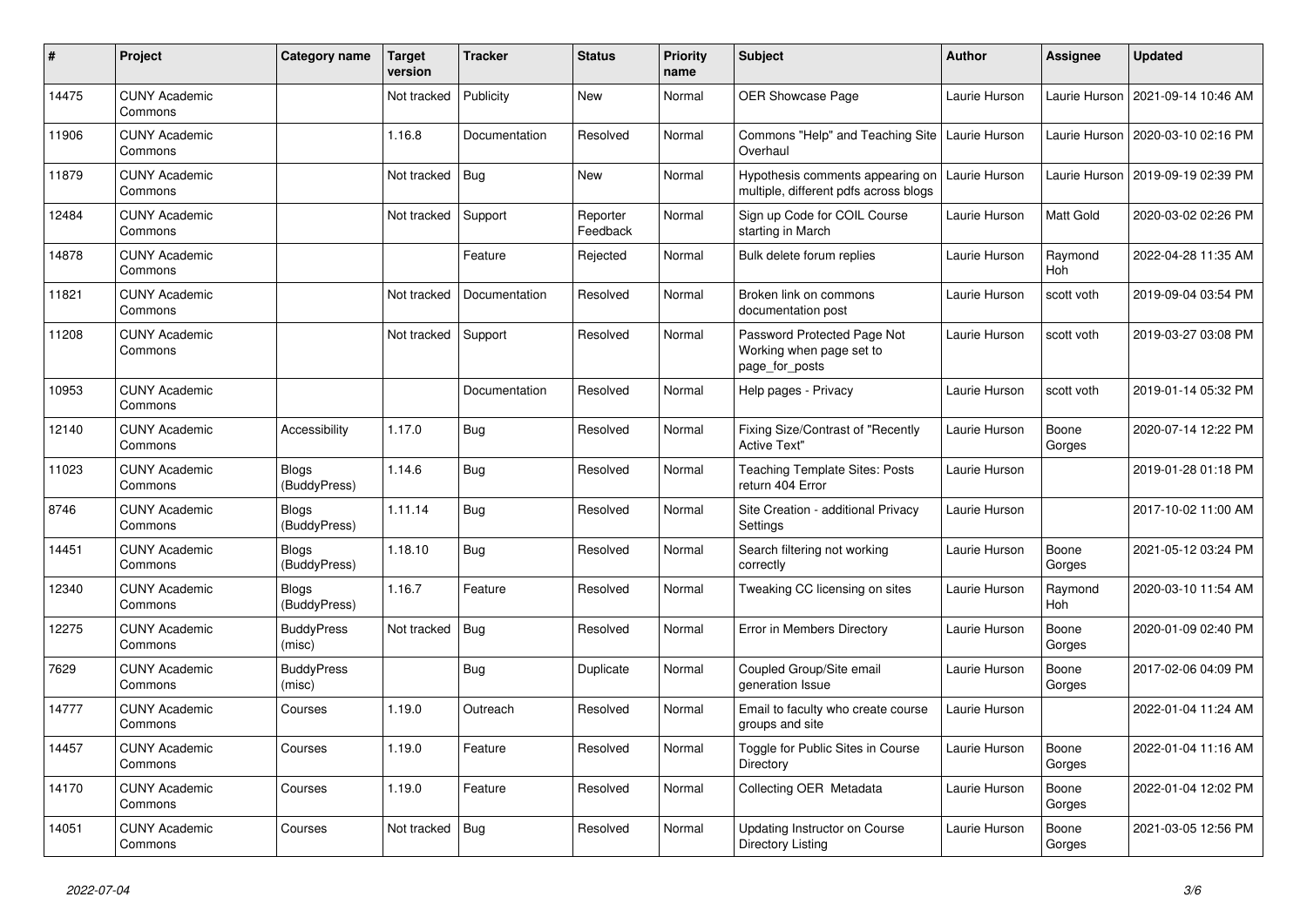| #     | <b>Project</b>                  | Category name      | Target<br>version | <b>Tracker</b> | <b>Status</b>        | <b>Priority</b><br>name | <b>Subject</b>                                                                             | <b>Author</b> | Assignee                 | <b>Updated</b>      |
|-------|---------------------------------|--------------------|-------------------|----------------|----------------------|-------------------------|--------------------------------------------------------------------------------------------|---------------|--------------------------|---------------------|
| 13068 | <b>CUNY Academic</b><br>Commons | Courses            | 1.17.2            | <b>Bug</b>     | Resolved             | Normal                  | Deleted groups appearing in<br>courses list                                                | Laurie Hurson | Boone<br>Gorges          | 2020-08-25 11:27 AM |
| 12448 | <b>CUNY Academic</b><br>Commons | Courses            | 1.17.0            | <b>Bug</b>     | Resolved             | Normal                  | Course metadata should update on<br>site/group metadata update                             | Laurie Hurson | Boone<br>Gorges          | 2020-07-15 12:09 PM |
| 12438 | <b>CUNY Academic</b><br>Commons | Courses            | Not tracked       | Bug            | New                  | Normal                  | Site appearing twice                                                                       | Laurie Hurson | Boone<br>Gorges          | 2020-02-18 01:34 PM |
| 11043 | <b>CUNY Academic</b><br>Commons | Courses            | 1.14.6            | <b>Bug</b>     | Resolved             | Normal                  | All Group Admins displaying as<br>"instructors" on Courses Tab                             | Laurie Hurson | Boone<br>Gorges          | 2019-02-05 02:06 PM |
| 14897 | <b>CUNY Academic</b><br>Commons | Courses            | 1.19.0            | Feature        | Resolved             | Normal                  | Adding "Instructor" field to indicate<br>which Admin is Instructor of a<br>"teaching" site | Laurie Hurson | Raymond<br>Hoh           | 2022-01-04 11:19 AM |
| 12447 | <b>CUNY Academic</b><br>Commons | Courses            | 1.18.0            | Feature        | Resolved             | Normal                  | <b>Tallying Forum Participation</b>                                                        | Laurie Hurson | Raymond<br>Hoh           | 2020-12-08 11:32 AM |
| 11789 | <b>CUNY Academic</b><br>Commons | Courses            | Future<br>release | Feature        | New                  | Normal                  | Ability to remove item from Courses<br>list                                                | Laurie Hurson | Sonja Leix               | 2019-09-24 12:28 PM |
| 16199 | <b>CUNY Academic</b><br>Commons | <b>Directories</b> | 2.0.3             | Bug            | New                  | Normal                  | Removed "Semester" Filter from<br><b>Courses Directory</b>                                 | Laurie Hurson | Boone<br>Gorges          | 2022-06-29 11:32 AM |
| 7537  | <b>CUNY Academic</b><br>Commons | Events             |                   | Bug            | Rejected             | Normal                  | bbPress Group Events Widget does<br>not display                                            | Laurie Hurson | Raymond<br>Hoh           | 2017-04-27 02:32 PM |
| 10952 | <b>CUNY Academic</b><br>Commons | Group Blogs        | 1.14.5            | <b>Bug</b>     | Resolved             | Normal                  | Duplicate privacy options in<br>group-site creation                                        | Laurie Hurson |                          | 2019-01-22 11:53 AM |
| 9137  | <b>CUNY Academic</b><br>Commons | Group Blogs        | Not tracked       | <b>Bug</b>     | Resolved             | Normal                  | Already existing site not appearing<br>to link (couple) in Group area                      | Laurie Hurson | Boone<br>Gorges          | 2018-03-29 05:07 PM |
| 14018 | <b>CUNY Academic</b><br>Commons | Group Forums       | 1.18.7            | Feature        | Resolved             | Normal                  | Forum design improvements                                                                  | Laurie Hurson | Boone<br>Gorges          | 2021-03-23 11:43 AM |
| 13650 | <b>CUNY Academic</b><br>Commons | Group Library      | Future<br>release | Feature        | New                  | Normal                  | Forum Attachments in Group<br>Library                                                      | Laurie Hurson |                          | 2021-11-19 12:30 PM |
| 15220 | <b>CUNY Academic</b><br>Commons | Groups (misc)      | 2.0.0             | Feature        | Resolved             | Normal                  | Extending the OER Metadata Tag                                                             | Laurie Hurson | Boone<br>Gorges          | 2022-05-26 11:36 AM |
| 14786 | <b>CUNY Academic</b><br>Commons | Groups (misc)      | 1.19.0            | Feature        | Resolved             | Normal                  | Adding "class project" purpose                                                             | Laurie Hurson | Boone<br>Gorges          | 2022-01-04 11:20 AM |
| 12446 | <b>CUNY Academic</b><br>Commons | Groups (misc)      | Future<br>release | Feature        | Reporter<br>Feedback | Normal                  | Toggle default site to group forum<br>posting                                              | Laurie Hurson | Laurie Hurson            | 2020-03-10 11:57 AM |
| 14179 | <b>CUNY Academic</b><br>Commons | Home Page          | 1.19.0            | Feature        | Resolved             | Normal                  | Featured Sites and Groups for<br>Home Page Redesign                                        | Laurie Hurson | Colin<br><b>McDonald</b> | 2022-01-04 12:03 PM |
| 15219 | <b>CUNY Academic</b><br>Commons | Layout             | 1.19.3            | <b>Bug</b>     | Resolved             | Normal                  | Alignment with Rowling Theme                                                               | Laurie Hurson | Raymond<br>Hoh           | 2022-02-08 02:38 PM |
| 16183 | <b>CUNY Academic</b><br>Commons | Onboarding         | 2.0.1             | <b>Bug</b>     | Resolved             | Normal                  | Contrast for member names in the<br>invite modal                                           | Laurie Hurson |                          | 2022-06-14 11:35 AM |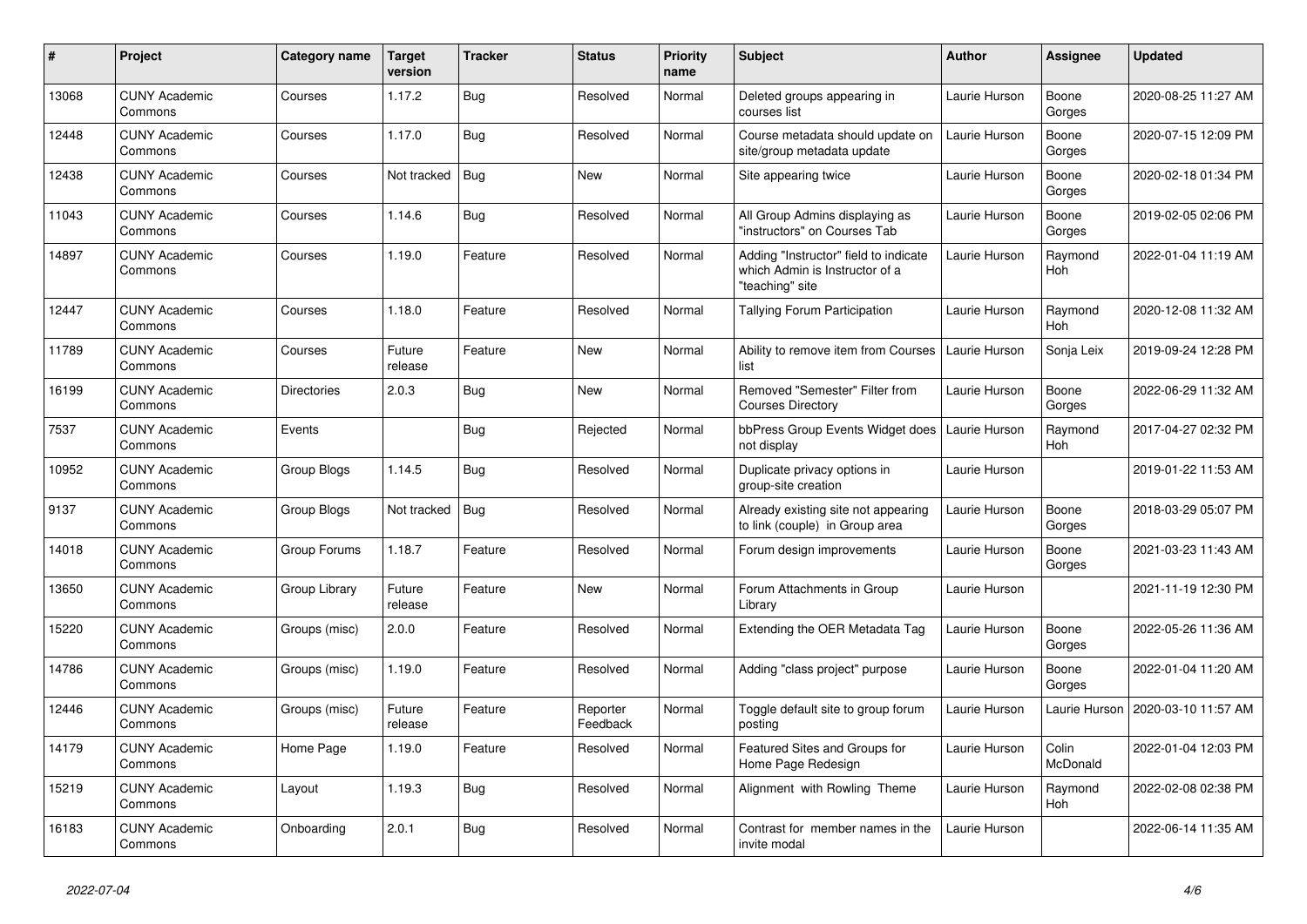| $\pmb{\#}$ | Project                         | Category name               | Target<br>version | <b>Tracker</b> | <b>Status</b>        | <b>Priority</b><br>name | <b>Subject</b>                                                        | <b>Author</b> | <b>Assignee</b>       | <b>Updated</b>      |
|------------|---------------------------------|-----------------------------|-------------------|----------------|----------------------|-------------------------|-----------------------------------------------------------------------|---------------|-----------------------|---------------------|
| 11836      | <b>CUNY Academic</b><br>Commons | Onboarding                  | 1.15.9            | Bug            | Resolved             | Normal                  | Invite and "Claim Key" Confusion                                      | Laurie Hurson |                       | 2019-09-10 02:34 PM |
| 14787      | <b>CUNY Academic</b><br>Commons | <b>Plugin Packages</b>      | Future<br>release | Feature        | New                  | Normal                  | Creating a "Design" plugin package                                    | Laurie Hurson | scott voth            | 2022-04-27 04:56 PM |
| 11200      | <b>CUNY Academic</b><br>Commons | Reckoning                   | 1.14.8            | <b>Bug</b>     | Resolved             | Normal                  | User Summary (Reckoning plugin)<br>not linking to single user content | Laurie Hurson |                       | 2019-10-04 02:31 PM |
| 11937      | <b>CUNY Academic</b><br>Commons | Reckoning                   | 2.0.0             | Feature        | Resolved             | Normal                  | Integration between WP Grade<br>Comments and Reckoning                | Laurie Hurson | Boone<br>Gorges       | 2022-05-26 11:36 AM |
| 7653       | <b>CUNY Academic</b><br>Commons | Reckoning                   | 1.10.10           | Feature        | Resolved             | Normal                  | Reckoning Plugin Edit or<br>Workaround                                | Laurie Hurson | Boone<br>Gorges       | 2019-10-04 02:31 PM |
| 16278      | <b>CUNY Academic</b><br>Commons | Server                      | Not tracked       | Support        | Resolved             | Normal                  | Commons Down                                                          | Laurie Hurson | Raymond<br><b>Hoh</b> | 2022-06-23 09:21 PM |
| 14115      | <b>CUNY Academic</b><br>Commons | Shortcodes and<br>embeds    | 1.18.6            | Feature        | Resolved             | Normal                  | <b>Add Twine Embed Plugin</b>                                         | Laurie Hurson | Boone<br>Gorges       | 2021-03-11 10:53 AM |
| 14439      | <b>CUNY Academic</b><br>Commons | Spam/Spam<br>Prevention     | 2.0.2             | Support        | Resolved             | Normal                  | Aprroved comments held for<br>moderation                              | Laurie Hurson | Raymond<br>Hoh        | 2022-06-28 09:18 PM |
| 8944       | <b>CUNY Academic</b><br>Commons | Teaching                    | 1.12.3            | <b>Bug</b>     | Resolved             | Normal                  | Hypothesis Plugin not working on<br>media library PDFs                | Laurie Hurson |                       | 2017-12-28 03:00 PM |
| 12519      | <b>CUNY Academic</b><br>Commons | User Experience             | 1.16.8            | Bug            | Resolved             | Normal                  | Registration and Home Page links<br>on Mobile                         | Laurie Hurson | Raymond<br>Hoh        | 2020-03-17 05:03 PM |
| 11843      | <b>CUNY Academic</b><br>Commons | <b>WordPress</b><br>(misc)  | Future<br>release | Design/UX      | New                  | Normal                  | Tweaking the Gutenberg Editor<br>Interface                            | Laurie Hurson |                       | 2022-04-26 12:00 PM |
| 12278      | <b>CUNY Academic</b><br>Commons | <b>WordPress</b><br>(misc)  | 1.16.3            | <b>Bug</b>     | Resolved             | Normal                  | Cannot acces dashboard due to<br>'Critical Error"                     | Laurie Hurson | Raymond<br>Hoh        | 2020-01-10 02:04 PM |
| 11201      | <b>CUNY Academic</b><br>Commons | <b>WordPress</b><br>(misc)  | 1.16              | Feature        | Resolved             | Normal                  | Add "Request to Join this Site"<br>button?                            | Laurie Hurson | Raymond<br>Hoh        | 2019-12-04 10:51 AM |
| 11193      | <b>CUNY Academic</b><br>Commons | <b>WordPress</b><br>(misc)  | 1.14.11           | Support        | Resolved             | Normal                  | <b>Embedding StoryMaps JS</b>                                         | Laurie Hurson | Raymond<br>Hoh        | 2019-04-23 10:54 AM |
| 15756      | <b>CUNY Academic</b><br>Commons | WordPress<br>Plugins        | 1.19.7            | <b>Bug</b>     | Resolved             | Normal                  | Authors Unable to access<br>dashboard                                 | Laurie Hurson |                       | 2022-04-12 11:31 AM |
| 15564      | <b>CUNY Academic</b><br>Commons | <b>WordPress</b><br>Plugins | 1.19.6            | Feature        | Resolved             | Normal                  | Plugin request for 'default featured<br>image"                        | Laurie Hurson |                       | 2022-03-15 11:57 AM |
| 14767      | <b>CUNY Academic</b><br>Commons | WordPress<br>Plugins        | Not tracked       | Support        | Resolved             | Normal                  | Kadence Block Plugin Icons not<br>working                             | Laurie Hurson |                       | 2022-04-27 04:31 PM |
| 11415      | <b>CUNY Academic</b><br>Commons | WordPress<br>Plugins        | Not tracked       | Bug            | Reporter<br>Feedback | Normal                  | <b>Blog Subscriptions in Jetpack</b>                                  | Laurie Hurson |                       | 2019-05-14 10:34 AM |
| 10258      | <b>CUNY Academic</b><br>Commons | WordPress<br>Plugins        | 1.13.8            | Feature        | Resolved             | Normal                  | Media Library uploads visible to all<br>users on site                 | Laurie Hurson |                       | 2018-08-29 04:53 PM |